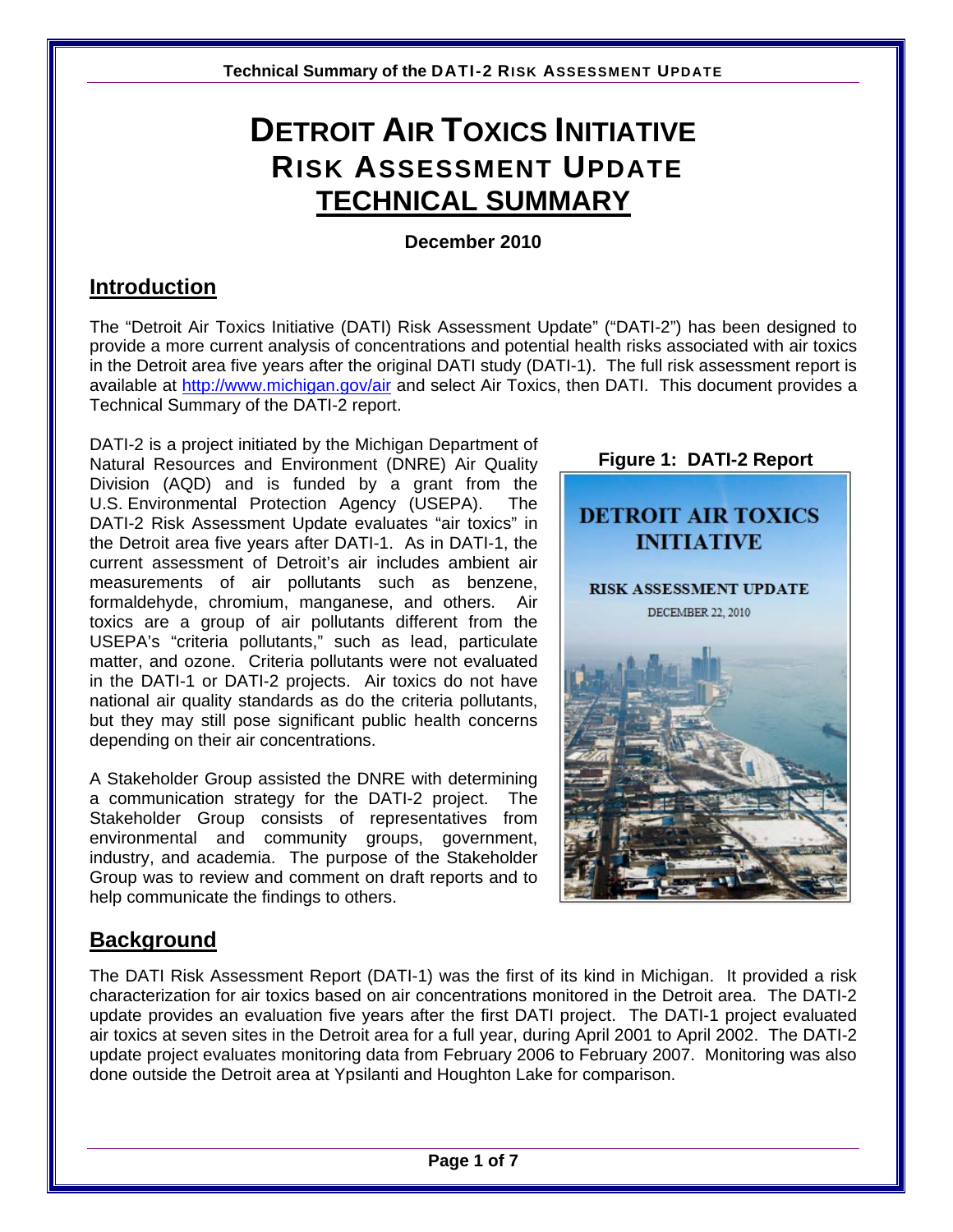

**Figure 2.** Detroit Air Monitoring Locations

The DATI-2 monitoring sites were in the same locations as DATI-1, except for the Southfield site, which was decommissioned after DATI-1 (see **Figure 2**). These sites are believed to have air toxics levels attributable to a variety of sources (e.g., residential, vehicles, and industries) that are both local and distant. Not all pollutants were sampled at all sites, and some pollutants were sampled more or less frequently from one site to the next. For instance, certain pollutants were sampled every 6 days at Dearborn and every 12 days at Ypsilanti. Fewer compounds were monitored during the DATI-2 time frame due to study design and budgetary constraints as shown in **Table 1**. A complete list of all pollutants monitored, sampling frequency by site, and the levels measured, can be found in the full DATI-1 and DATI-2 Risk Assessment Reports.

**Table 1.** Air Sampling Locations Used for DATI-1 and DATI-2

| <b>Site Name</b>          | <b>VOC</b>    | Carbonyl | <b>Metal</b> | $Cr + 6$ | <b>SVOC</b> |
|---------------------------|---------------|----------|--------------|----------|-------------|
| <b>Allen Park</b>         | DATI-1        | DATI-1   | 1 & 2        | DATI-1   | DATI-1      |
| <b>Dearborn</b>           | 1 & 2         | 1 & 2    | 1 & 2        | 1 & 2    | DATI-1      |
| <b>Houghton Lake</b>      | DATI-2        | 1 & 2    | 1 & 2        |          |             |
| N. Delray (SWHS)          | 1 & 2         | 1&2      | 1 & 2        |          | DATI-1      |
| <b>NE Detroit</b>         |               | DATI-1   | 1 & 2        |          | DATI-1      |
| <b>River Rouge</b>        | DATI-1        | 1 & 2    | 1 & 2        | DATI-1   | DATI-1      |
| S. Delray                 | DATI-1        | DATI-1   | 1 & 2        |          | DATI-1      |
| Ypsilanti                 | <b>DATI-2</b> | 1 & 2    | 1 & 2        |          |             |
| <b>Southfield (Lodge)</b> | DATI-1        | DATI-1   | DATI-1       | DATI-1   | DATI-1      |

**Page 2 of 7**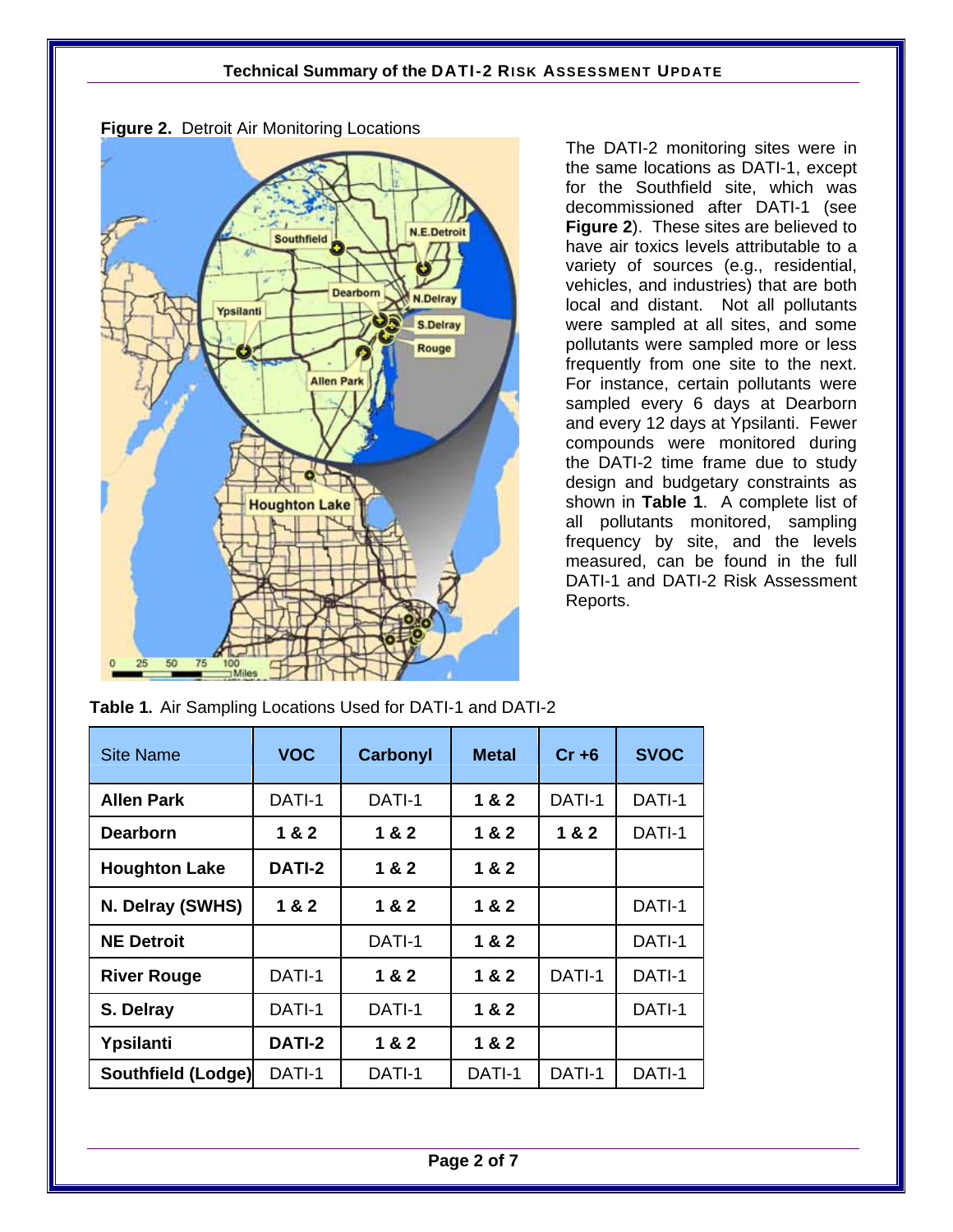## **Methods**

The DATI-2 Risk Assessment Update provides estimates of health risks based on the exposures that people may have from breathing the measured levels in the air over time. It does not include an evaluation of air pollutants that may deposit to the ground or to lakes, which (for some pollutants such as mercury) could lead to additional exposure from soil, water, or food. Health risks for both cancer and non-cancer effects were evaluated. The DATI risk assessment does not include estimated health risks from exposure to compounds which were not monitored or did not have a health benchmark.

Acrolein was not sampled and analyzed as part of DATI-2 because sampling and analytical techniques have been shown to be unreliable. Diesel particulate matter (DPM) could not be directly measured due to sampling and analytical inadequacies. Furthermore, the US EPA and MDNRE have not developed a cancer potency estimate for DPM. Nonetheless, DPM levels and cancer risks can be estimated by using measurements of elemental carbon and a cancer potency estimate provided by the California EPA. Although highly uncertain, the cancer risk of DPM was calculated and is reported below.

Exposure levels for determining lifetime cancer risks were based on the monitored levels averaged over a year (the annual average). These exposure levels were used to estimate the risk of cancer per million people exposed to each carcinogenic air pollutant separately and in total. The inhalation cancer risk estimates in DATI are based only on exposure to outdoor air toxics and should not be confused with overall cancer rates.

Selection of the acceptable level of cancer risk resulting from pollution is a matter of public policy, and has not been established for air toxics in ambient air. This makes it difficult to interpret the acceptability of the cancer risk estimates in the DATI reports. For comparison purposes, some USEPA and DNRE regulatory programs regard a cancer risk of 1 in one million per substance as acceptably small and not a health concern when determining if the emission from an individual source is allowable.

Potential non-cancer effects were evaluated for long-term (chronic) exposure. Chronic non-cancer health effects were evaluated by comparing the annual average concentration to health reference levels developed by the DNRE or USEPA. The chronic health reference levels are exposure levels that do not pose significant hazards of non-cancer health effects. Long-term exposure to levels below the health reference levels are assumed to produce no harmful effects. Exposures above these levels do not necessarily mean that harmful effects will occur, but depending on the exposure level, length of time, and sensitivity of individuals, there is some potential for adverse effects. That concern increases as the exposure level increases.

Air concentrations during DATI-2 were compared to other studies in the US that provided similar air measurements. These findings of the studies in other parts of the US were taken from data obtained on-line from state-run web sites.

## **Results**

Based on the DATI-2 data, the DNRE has derived upper bound lifetime cancer risk estimates from breathing the monitored air toxics in the Detroit area. The measured air concentrations were also compared to monitored levels in other cities. This evaluation represents a "snapshot" in time, and does not necessarily reflect past or future risks or concerns from exposure to air toxics.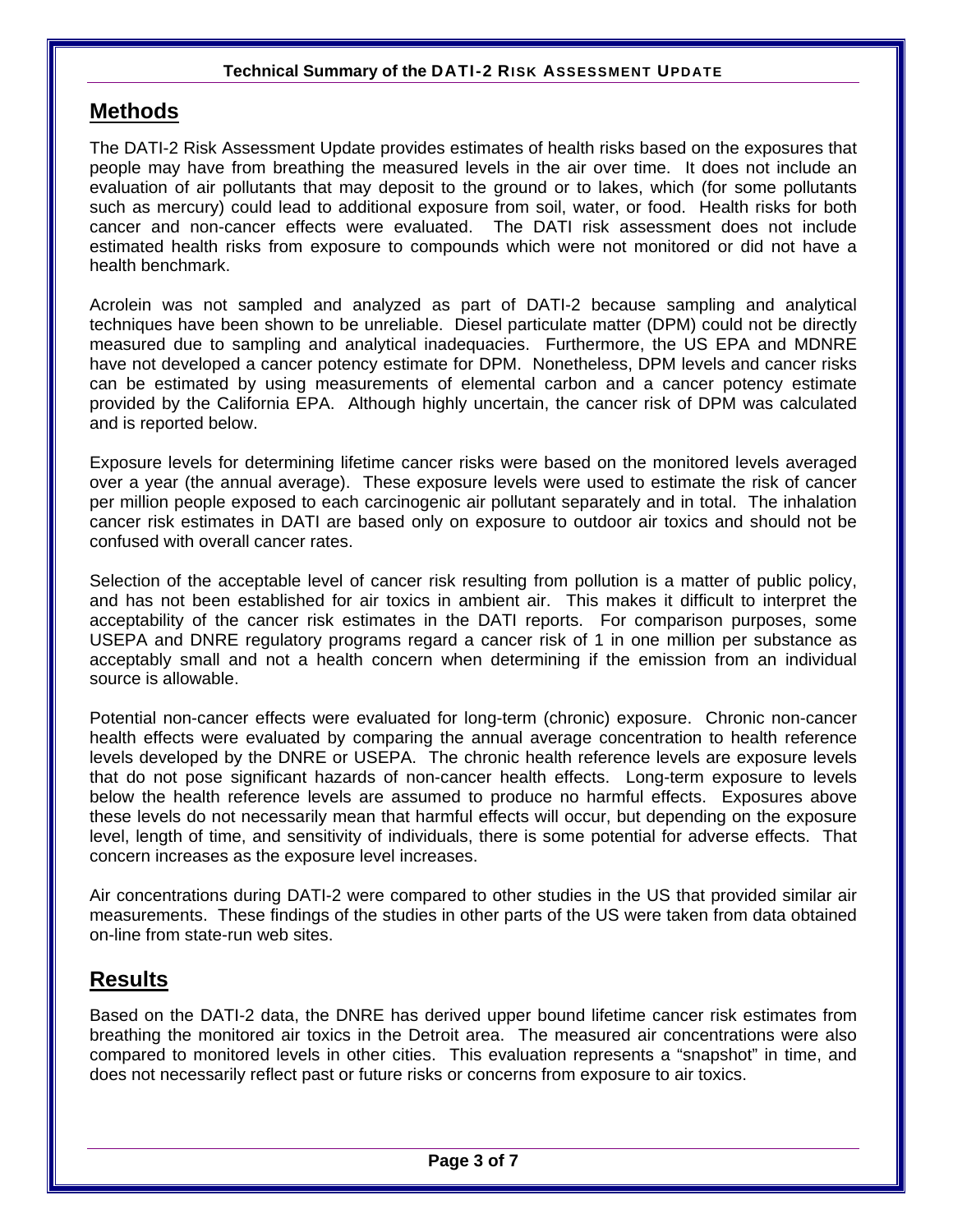$\Gamma$ 

Some of the most important findings of DATI-2 include:

1. Wherever formaldehyde was monitored, including Houghton Lake, it comprised a significant portion of total cancer risk as shown in Figure 3. This agrees with US EPA's nationwide studies indicating that some carcinogenic air toxics are present virtually everywhere, at levels well above a 1 in one million risk level. Concentrations, and associated risk estimates, decreased from the DATI-1 time frame.

2. Benzene levels at all fours sites that monitored for VOCs during DATI-2 (Dearborn, N. Delray, Ypsilanti and Houghton Lake) also showed that it is a major risk driver. Concentrations, and associated risk estimates, decreased from the DATI-1 time frame.

3. Carbon tetrachloride showed very little variation

| Incremental<br>Increase in<br>Lifetime<br><b>Cancer Risk</b>                                                                                                                       | Pollutants from<br>DATI-1                                                  | Pollutants from<br>DATI-2                                                                                     |  |  |  |
|------------------------------------------------------------------------------------------------------------------------------------------------------------------------------------|----------------------------------------------------------------------------|---------------------------------------------------------------------------------------------------------------|--|--|--|
| 100 to 400 in<br>one million                                                                                                                                                       | methylene chloride<br>naphthalene<br>benzene                               |                                                                                                               |  |  |  |
| 10 to 100 in<br>one million                                                                                                                                                        | acrylonitrile<br>formaldehyde<br>1,4-dichlorobenzene<br>arsenic            | formaldehyde<br>benzene                                                                                       |  |  |  |
| 1 to 10 in<br>one million                                                                                                                                                          | carbon tetrachloride<br>1,3-butadiene<br>acetaldehyde<br>cadmium<br>nickel | arsenic<br>cadmium*<br>acetaldehyde*<br>1,3-butadiene*<br>carbon tetrachloride<br>chloroform<br>naphthalene** |  |  |  |
| $0$ to 1 in<br>one million                                                                                                                                                         | hexavalent chromium<br>chloroform                                          | hexavalent chromium<br>nickel<br>1,4-dichlorobenzene<br>acrylonitrile<br>methylene chloride                   |  |  |  |
| *Although in the same risk bin, concentrations and risks declined from<br>DATI-1<br>** Not sampled during DATI-2 period. Risk is based on 2005 annual<br>average air concentration |                                                                            |                                                                                                               |  |  |  |

**Table 2.** Risk Bin Changes from DATI-1 to DATI-2

**Table 3.** Additive Cancer Risk by Monitoring Site

|                      | Cancer Risk per Million |        |  |  |
|----------------------|-------------------------|--------|--|--|
|                      | DATI-1*                 | DATI-2 |  |  |
| <b>Allen Park</b>    | 469                     | $8***$ |  |  |
| S. Delray            | 296                     | $12**$ |  |  |
| N. Delray            | 221                     | 73     |  |  |
| Rouge                | 125                     | $60**$ |  |  |
| Southfield           | 109                     | ns     |  |  |
| <b>Dearborn</b>      | 94                      | 73     |  |  |
| N.E. Detroit         | 48**                    | $7**$  |  |  |
| Ypsilanti            | $35**$                  | 58     |  |  |
| <b>Houghton Lake</b> | $27**$                  | 35     |  |  |

\* DATI-1 risks shown here do not include those risks attributed to naphthalene exposure (naphthalene was not monitored during DATI-2). \*\*These sites monitored for a more **limited set of air toxics** (volatile organic compounds were not measured), and therefore the total air toxics cancer risks for these sites **should not be directly compared** to the total air toxics cancer risks for the other sites. *ns* = not sampled

between sites and sampling times (DATI-1 and DATI-2). The stability of the levels is as expected since most uses of carbon tetrachloride have been discontinued, but the chemical persists for a long time in the environment.

4. The estimated nickel cancer risk was elevated in the more industrialized areas of Detroit and lower at Allen Park, NE Detroit and Ypsilanti, and was lowest at the rural background site of Houghton Lake.

5. The ambient air levels of 9 pollutants were associated with increased cancer risks of greater than 1 in one million at one or more monitoring sites. These 9

substances and their highest estimated risk at any one site are shown in **Table 2**. Seven carcinogens (1,4-dichlorobenzene, acrylonitrile, arsenic, benzene, methylene chloride, naphthalene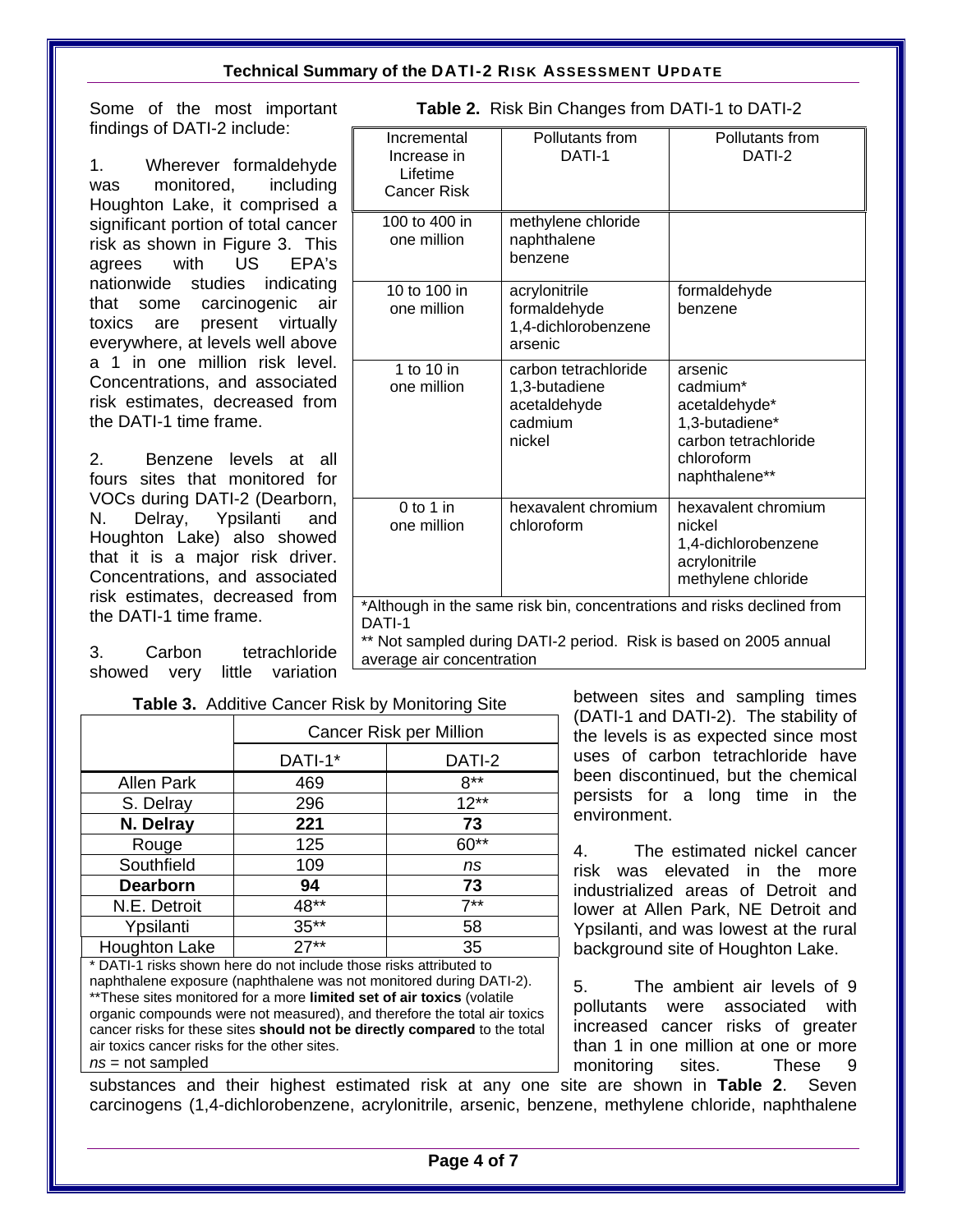and nickel) showed annual average air concentration decreases during DATI-2 that resulted in their placement in lower risk bins compared to DATI-1. Total (additive) cancer risks for twelve carcinogens ("risk drivers") varied across the Detroit area sites as shown in **Table 3** and **Figure 3**.



**Figure 3.** DATI-2 Additive Cancer Risk

Notes: Not all compounds were sampled at some locations. Allen Park, NE Detroit and S.Delray did not have sampling for VOCs and carbonyls. Site to site comparisons should be made with caution. The estimates of cancer risk should not be viewed as actual cancer cases resulting from air pollution, but as upper bound estimates of extra risk based on lifetime exposure.

6. Although VOCs were not monitored at South Delray during DATI-2, limited monitoring from October 2004 to October 2005 indicated that the annual average air concentration of benzene at South Delray had decreased from 21 micrograms per cubic meter  $(\mu q/m^3)$  during DATI-1 to approximately 8  $\mu$ g/m<sup>3</sup> during this 12-month period.

7. For those pollutants with chronic non-cancer health reference levels, only manganese (in Total Suspended Particulate, TSP) was found at levels above the health reference level. The annual average concentrations of manganese exceeded the chronic non-cancer health reference level at four sites: South Delray, North Delray, Dearborn, and River Rouge. **Figure 4** shows the manganese level at each site in comparison to the health reference level.

8. Inhalation of manganese at high enough concentrations causes effects to the nervous system. The health reference level is set far enough below the harmful level to help ensure the protection of all people, including sensitive subpopulations (see **Figure 5**). The highest manganese levels observed in the Detroit area are a cause for concern because they are higher than the health reference level, although they are still well below the levels at which effects have been observed in occupational exposure and health studies.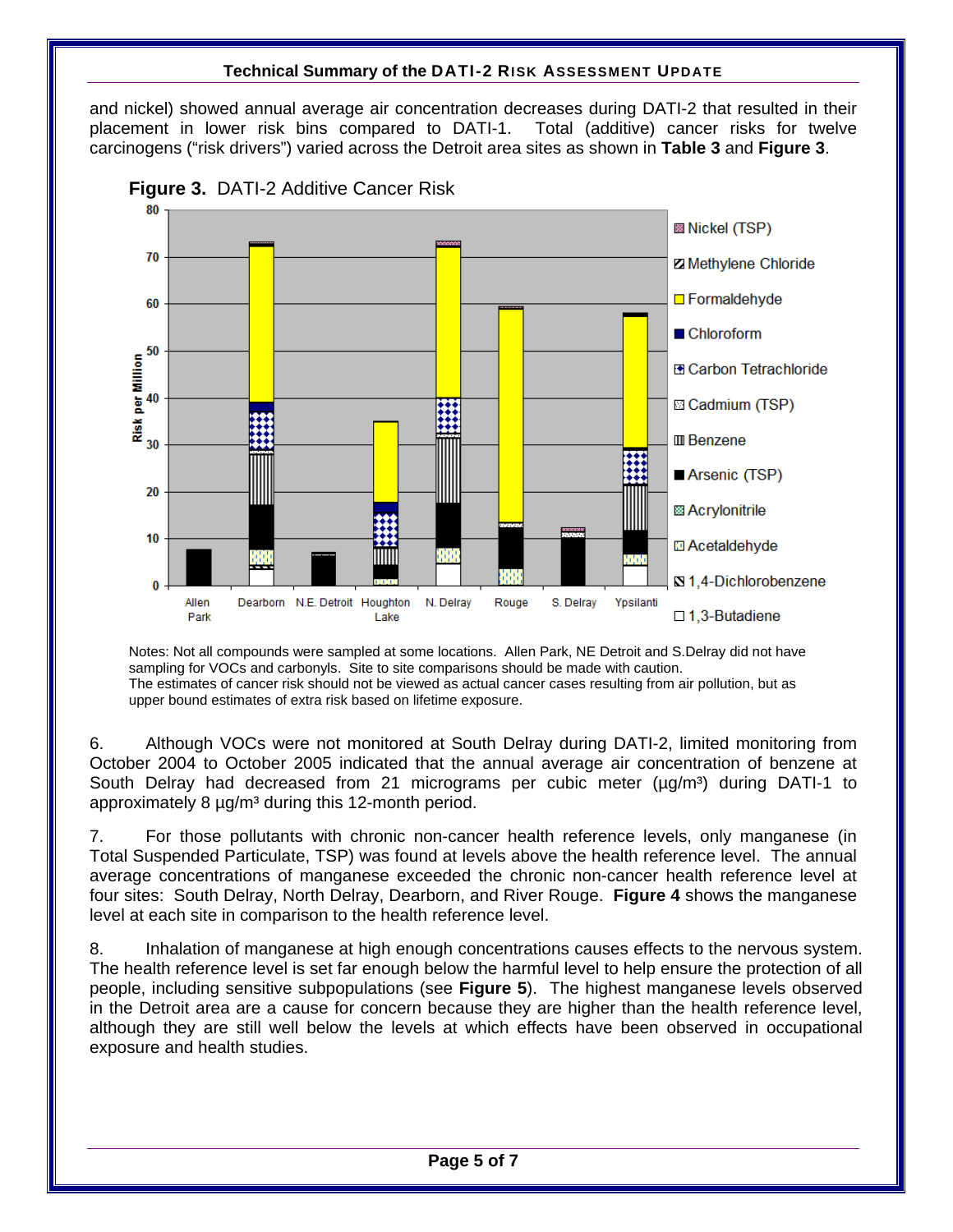

**Figure 5**. DATI-2 Exposure Levels and Effects Levels of Manganese



**Page 6 of 7**